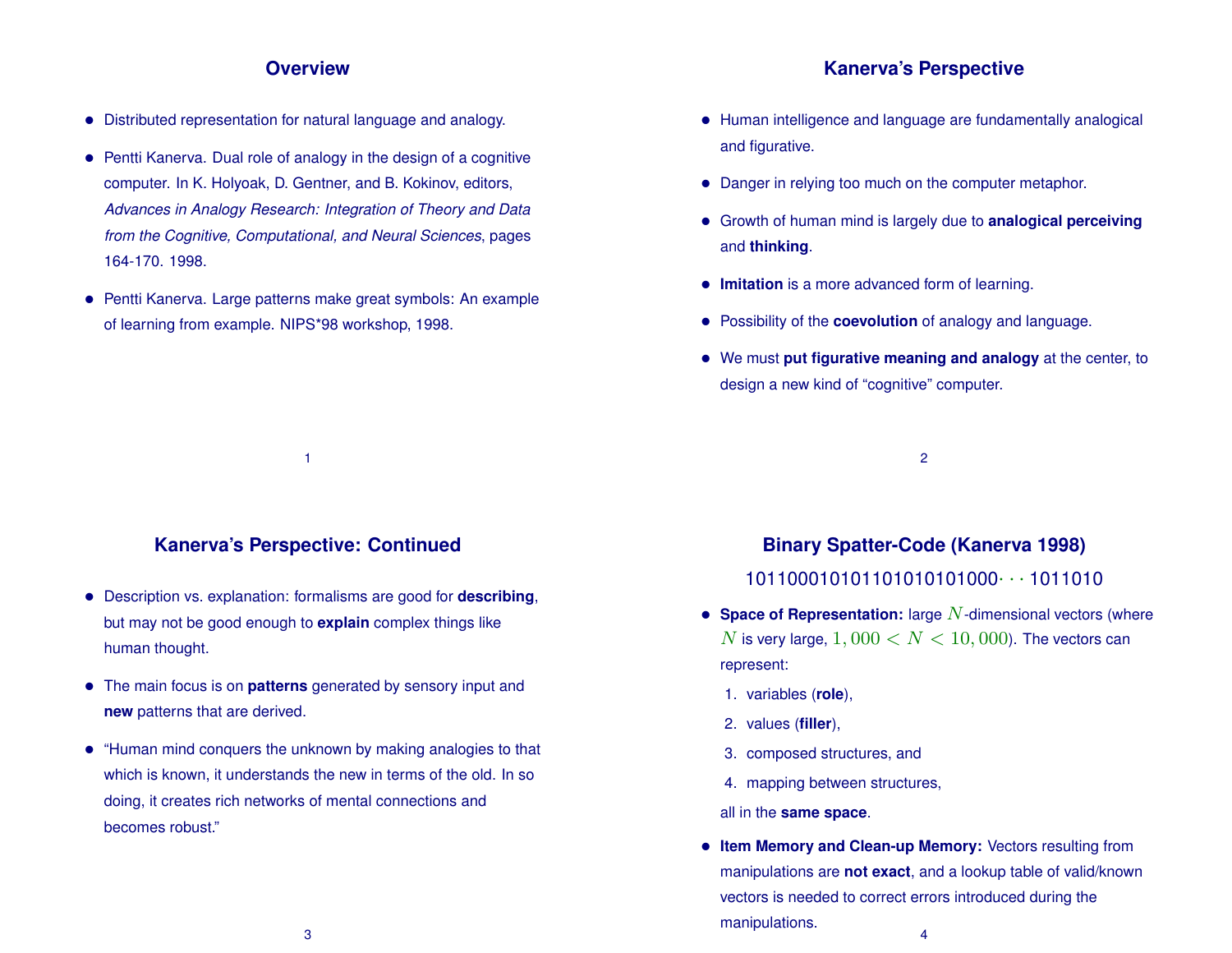## **Binding and Unbinding**

#### Operators:

• **Binding:** Basically a **bit-wise** XOR function.

 $\mathbf{x} \otimes \mathbf{a}$ , where

 $x_i \otimes a_i$ , for all  $i = 1..N$ ,

where  $x$  and  $a$  are vectors and the meaning of the operation is the variable assignment  $x = a$ .

• **Unbinding:** Retrieve either the role or the filler.

 $\mathbf{x} \otimes (\mathbf{x} \otimes \mathbf{a}) = \mathbf{a}$  (retrieved the filler)

 $\mathbf{a} \otimes (\mathbf{x} \otimes \mathbf{a}) = \mathbf{x}$  (retrieved the role)

5

## **Merging**

• **Merging:** superimposing, also known as bundling or chunking through **normalized sum**:

$$
\langle {\bf G}+{\bf H}\rangle,
$$

where each resulting bit is determined by a **bit-wise majority rule** for **each bit position** with ties broken randomly (i.e., when the number of 0s and 1s are the same).

• Example: the relation  $r(A, B)$ , represented as  $r1 = A$  and  $r2 = B$ :

$$
\mathbf{R}=\langle \mathbf{r}+\mathbf{r1}\otimes \mathbf{A}+\mathbf{r2}\otimes \mathbf{B}\rangle,
$$

where  $r$  is the name of the relation,  $r1$  the first role,  $r2$  the second role, and  $\bf{A}$  and  $\bf{B}$  the fillers.

## **Binding/Unbinding Example**

• Role and filler vectors:

 $x = 1111011011$ 

 $a = 0110111001$ 

• Binding

• Unbinding

 $\mathbf{x} \otimes \mathbf{a} = 1001100010$ 

 $\mathbf{a} \otimes (\mathbf{x} \otimes \mathbf{a}) = 1111011011$ 

You can use matlab to try this:  $x = [11111011011]$  $a = [0110111001]$ xor(x,a) xor(a,xor(x,a))

## **Property of Merging**

6

Property of the merging operator:

- the resulting vector is **similar** to all constituent vectors.
- Example: given 10,000-dimensional random vectors  $x, y, z$ , and r, we can calculate

$$
\mathbf{m}=\langle \mathbf{x}+\mathbf{y}+\mathbf{z}\rangle,
$$

the correlation coefficients of the resulting vector and the constituents are around 0.5:

 $corr(\mathbf{x}, \mathbf{m}) = 0.50, corr(\mathbf{y}, \mathbf{m}) = 0.48, corr(\mathbf{z}, \mathbf{m}) = 0.51.$ 

while for another random vector  $\mathbf r$  not merged in  $\mathbf m$ ,

$$
corr(\mathbf{r}, \mathbf{m}) = 0.01.
$$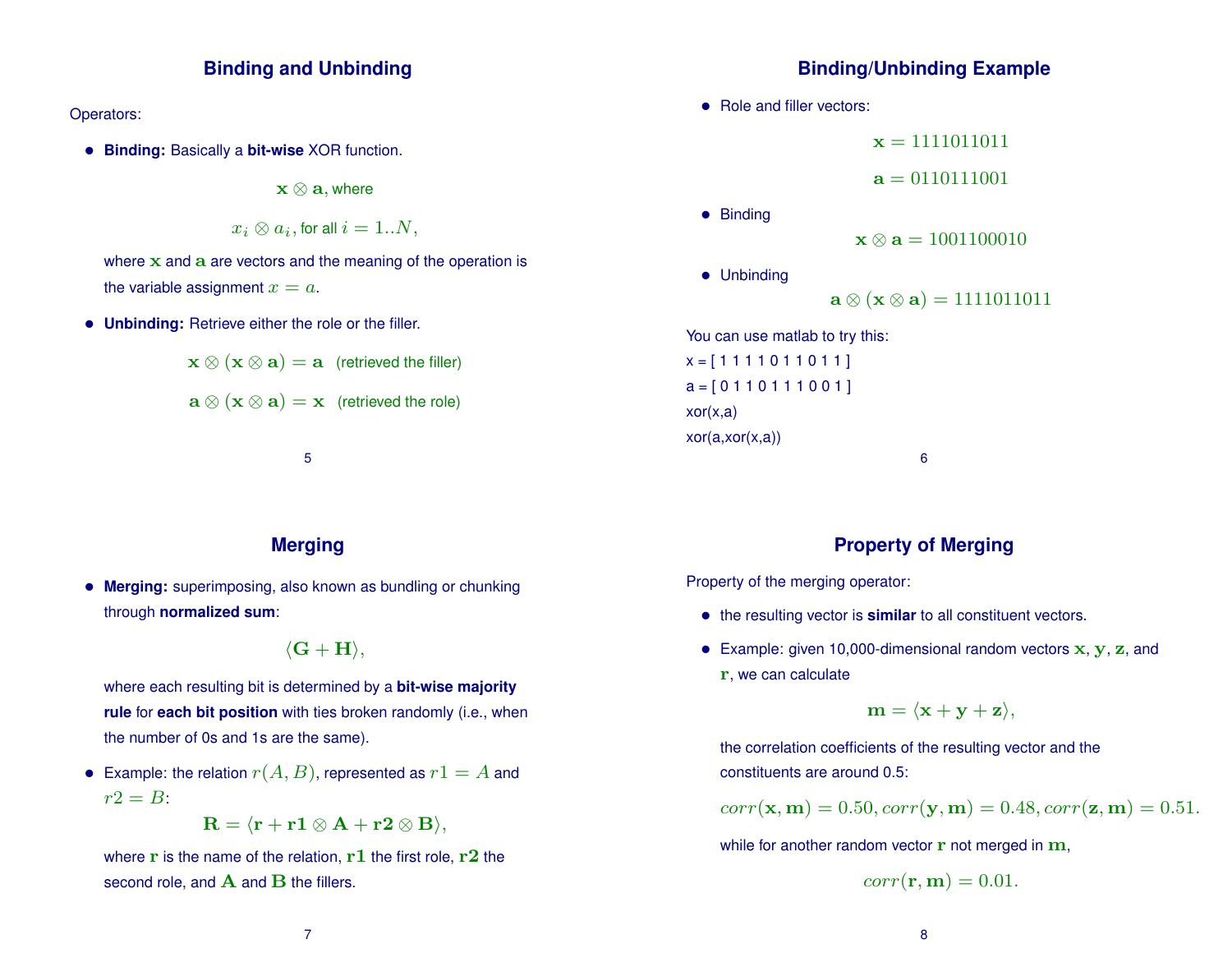#### **Example of Merging**

 $x = 1101010110$  $y = 0000101110$  $z = 1100010100$  $x + y + z = 2201121320$  $\langle \mathbf{x} + \mathbf{y} + \mathbf{z} \rangle = 1100010110$ 

#### For example, in Matlab or Octave, try:

 $x = (sign(rand(1,10000)-0.5*)\times ones(1,10000))\times1000(1,10000))/2;$  $y = (sign(rand(1,10000)-0.5*)ones(1,10000))+ones(1,10000))/2;$  $m = (sign((x+y)-1.5*)$   $+ ones(1,10000))$   $+ ones(1,10000))$  /2

and calculate corrcoef(x,m), etc.

9

# **Probing**

Given a representation R for relation  $r(A, B)$ , you want to find out what the first role  $r1$  is bound to.

$$
\mathbf{R}=\langle \mathbf{r}+\mathbf{r1}\otimes \mathbf{A}+\mathbf{r2}\otimes \mathbf{B}\rangle
$$

• Simple unbind  $\bf R$  with  $\bf r1$ :

 ${\bf A}^\prime={\bf r1}\otimes{\bf R}={\bf r1}\otimes\langle{\bf r}+{\bf r1}\otimes{\bf A}+{\bf r2}\otimes{\bf B}\rangle$ 

 $\mathbf{A}'=\langle \mathbf{r1}\!\otimes\!\mathbf{r}\!+\!\mathbf{r1}\!\otimes\!(\mathbf{r1}\!\otimes\!\mathbf{A})\!+\!\mathbf{r1}\!\otimes\!(\mathbf{r2}\!\otimes\!\mathbf{B})\rangle,$  by distributivity

 ${\bf A}'=\langle {\bf r1}\otimes {\bf r}+{\bf A}+{\bf r1}\otimes ({\bf r2}\otimes {\bf B})\rangle,$  by unbinding,

thus,  $\mathbf{A}^{\prime}$  is **similar to**  $\mathbf{A}.$ 

- Other similar vectors  $r1 \otimes r$  and  $r1 \otimes (r2 \otimes B)$  are not in the cleanup memory and are treated as noise.
- Among all potential **filler** vectors, we can find which one is most similar to  $\mathbf{A}^{\prime}$ .

## **Distributivity**

• **Distributivity:** binding and unbinding operators can be distributed over the merging operator.

 $\mathbf{x} \otimes \langle \mathbf{G} + \mathbf{H} + \mathbf{I} \rangle = \langle \mathbf{x} \otimes \mathbf{G} + \mathbf{x} \otimes \mathbf{H} + \mathbf{x} \otimes \mathbf{I} \rangle$ 

\* This property is **key** in the analysis of BSC.

10

## **Advanced Operations**

- Multiple operations can be slapped together, e.g., multiple substitutes.
- Mapping can be done in many different ways:
	- **–** mapping between things that share structures,
	- **–** mapping between things that share objects, etc.
- Holistic mapping and simple **analogical retrieval**.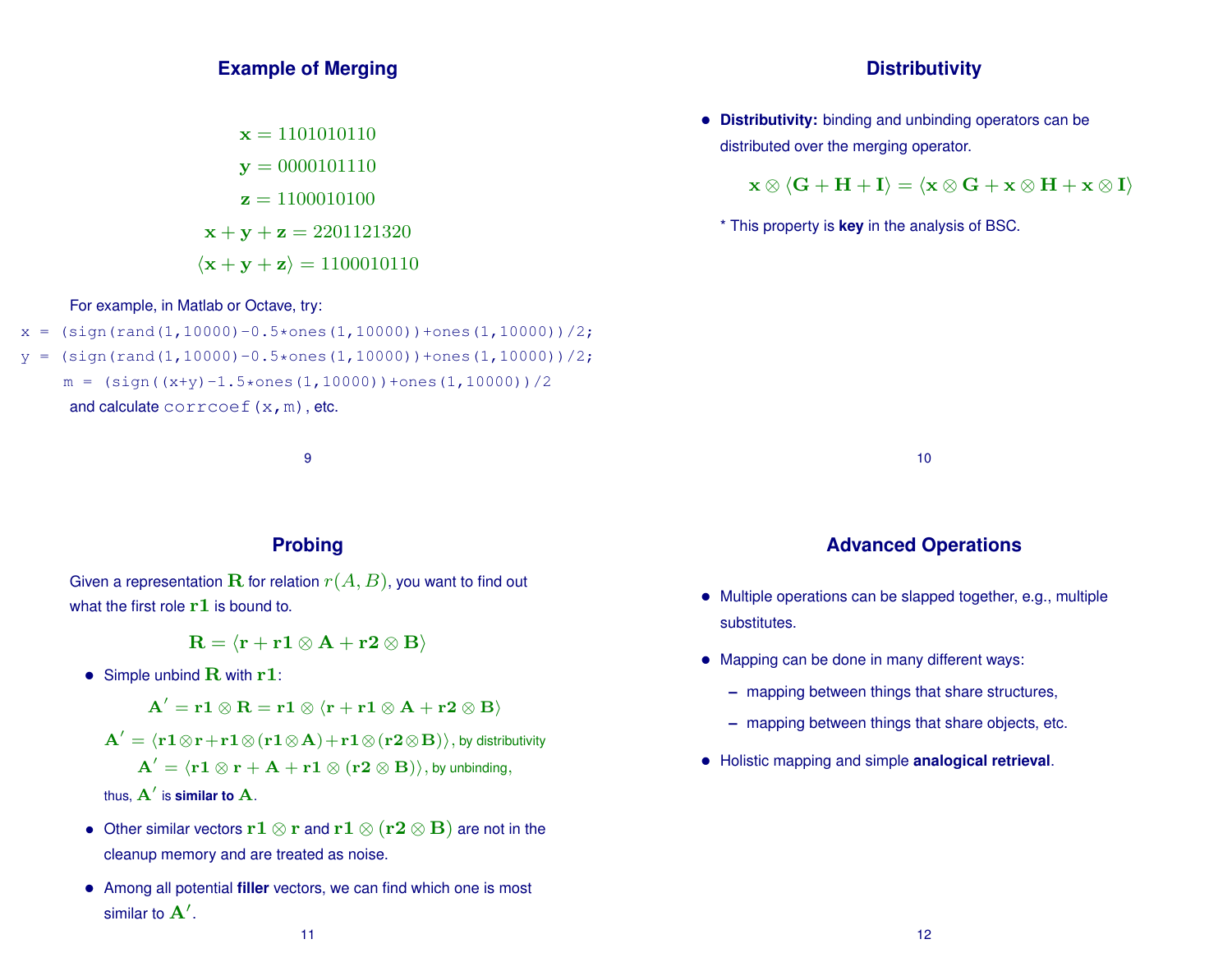## **Example**

- $\bullet$  Let  $\bf{F}$  be the holistic representation of France, which is defined as:
	- $\mathbf{F} = \langle \mathbf{ca} \otimes \mathbf{Pa} + \mathbf{ge} \otimes \mathbf{WE} + \mathbf{mo} \otimes \mathbf{fr} \rangle,$

where ca=capital, Pa=Paris, ge=geographical location, WE=Western Europe, mo=monetary unit, and fr=franc.

• We can probe it in many ways:

$$
\mathbf{F}\otimes\mathbf{Pa}=\langle\mathbf{ca}+\mathbf{ge}\otimes\mathbf{WE}\otimes\mathbf{Pa}+\mathbf{mo}\otimes\mathbf{fr}\otimes\mathbf{Pa}\rangle,
$$

from which we can get:

$$
\mathbf{F}\otimes\mathbf{Pa}\approx\mathbf{ca},
$$

i.e., Paris of France is the **capital**.

13

#### **Multiple Substitutions**

• Multiple substitutions can be done at once:

$$
\mathbf{M} = \langle \mathbf{Pa} \otimes \mathbf{St} + \mathbf{W} \mathbf{E} \otimes \mathbf{Sc} + \mathbf{fr} \otimes \mathbf{kr} \rangle
$$

• Now, applying that to  $\mathbf{F}$ :

 ${\bf F} \otimes {\bf M},$ 

#### what would we expect?

• After multiple applications of distributivity and unbinding, we get:

$$
\approx \langle \mathbf{ca}\otimes \mathbf{St}+\mathbf{ge}\otimes \mathbf{Sc}+\mathbf{mo}\otimes \mathbf{kr}\rangle,
$$

which is  $\approx S$ , i.e.,

 $\mathbf{F} \otimes \mathbf{M} \approx \mathbf{S}$ .

## **Simple Analogy with Binary Spatter-Code**

• Let S be the holistic representation of Sweden, defined as:

 $S = \langle ca \otimes St + ge \otimes Sc + mo \otimes kr \rangle,$ 

where ca=capital, St=Stockholm, ge=geographical location, Sc=Scandinavia, mo=monetary unit, and kr=krona.

• We can ask *"what is the Paris of Sweden"?*:

 $S \otimes Pr$ ,

which results in nothing meaningful.

• However, we can ask *"what is the equivalent of Paris in France in the case of Sweden?*:

 $S \otimes (F \otimes Pr) \approx S \otimes ca \approx St$ 

14

#### **Mapping of** *Relations*

The power of BSC is that not only objects, but also **relations** can be compared and manipulated using the **same operators**.

Example: Mother relation  $m(\cdot, \cdot)$  and parent relation  $p(\cdot, \cdot)$ .

• Let the mapping between relations  $m(A, B) \rightarrow p(A, B)$  be represented as:

$$
\mathbf{M_{AB}} = \mathbf{mAB} \otimes \mathbf{pAB}, \mathsf{where}
$$

$$
\textbf{mAB}=\langle \textbf{m}+\textbf{m1}\otimes \textbf{A}+\textbf{m2}\otimes \textbf{B}\rangle, \text{and}
$$

$$
\mathbf{pAB} = \langle \mathbf{p} + \mathbf{p1} \otimes \mathbf{A} + \mathbf{p2} \otimes \mathbf{B} \rangle.
$$